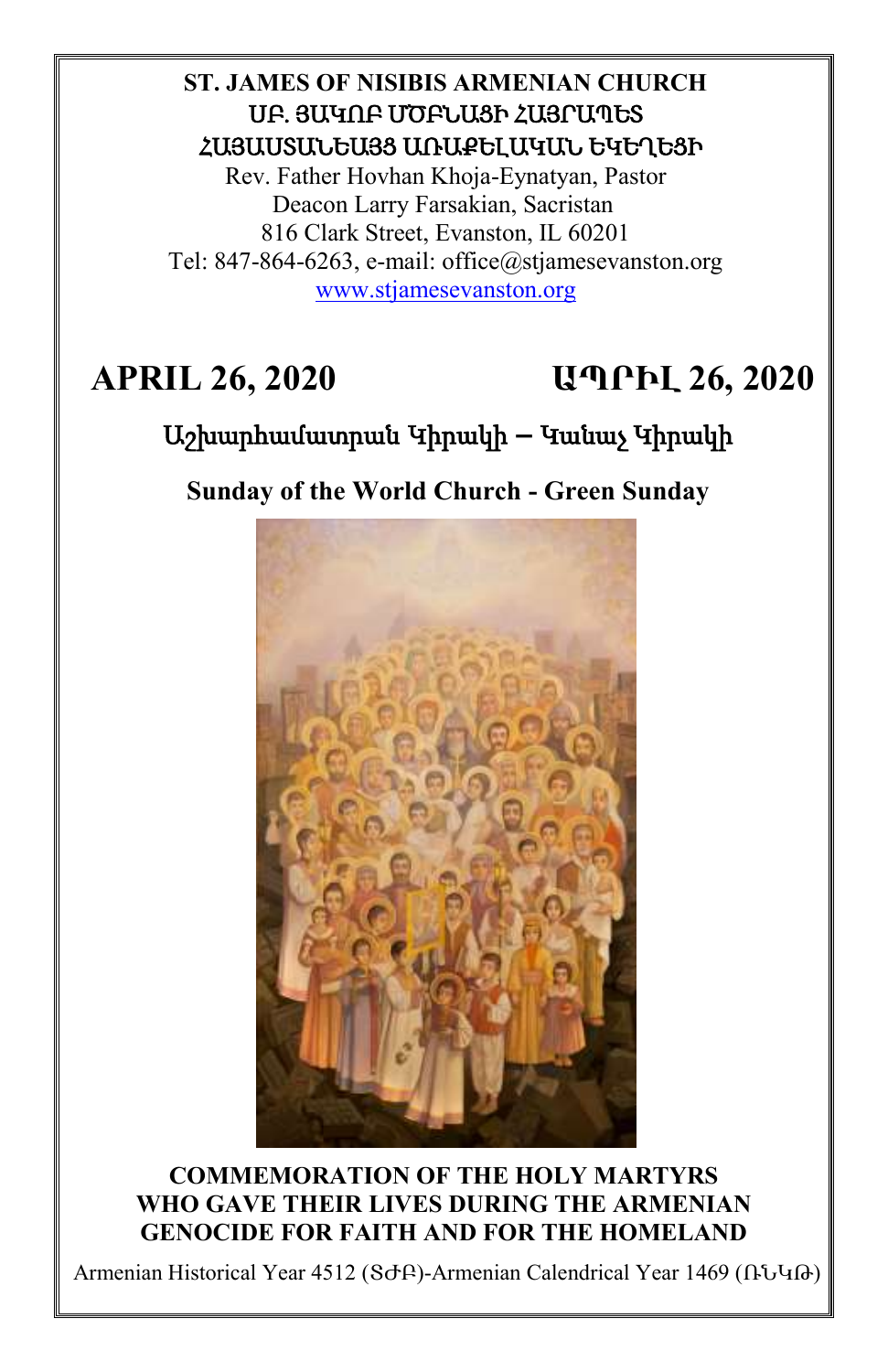# **SUNDAY, APRIL 26, 2020 NO. 17/2020**

| Holy Badarak          | 10:30 AM                                     |
|-----------------------|----------------------------------------------|
| <b>Bible Readings</b> | Acts 9:23-31; 1 Peter 2:1-10; John 2:23-3:12 |

#### ԿԻՐԱԿԻ, ԱՊՐԻԼ 26, 2020

Սուրբ Պատարագ 10:30

Ընթերցումներ Գործք 9:23-31; Ա Պետրոս 2:1-10; Յովհաննէս 2:23-3:12

## **CHICAGOLAND ARMENIAN CHURCHES' JOINT BADARAK With participation of the clergy only.**

**Sunday, April 26, 2020 at 10:30 AM**

All Saints Armenian Apostolic Church

#### **PLEASE PRAY FOR OUR SICK**

| Alexander Adajian     | Hoyle Green        | Nanci Perkhaus             |
|-----------------------|--------------------|----------------------------|
| Saro Anbarchian       | Michael Green      | Sofia Petrosyan            |
| Andre, Servant of God | Nargez Hamayak     | <b>Antony Puckett</b>      |
| Naringul Caliscan     | Fred Harburg       | Virgie Jandegian Saskowski |
| Carolyn Conger        | Robert Lapointe    | Surpik Simon               |
| Veronica Dadourian    | Cassandra Mitchell | Vigen Ter-Avakian          |
| Sam Davidson          | Varvara Movsesyan  | Milan Thakkar              |
| Seda Dilanjian        | Joy Nazarian       | Terre Tuzzolino            |
| Rick Gergerian        | Shirley Omartian   | Kary Valenziano            |
| Vartges Goorji        | Dn. Hagop Papazian | Carla Ziegler              |

*If you know of anyone that needs our special prayers, please call the church office (847) 864-6263 or Der Hovhan (847) 644-7389 so that their names can be included on this list or if a name should be removed.*

## **EASTERTIDE - SACRED PERIOD THAT FOLLOWS EASTER**

From Easter to the Sunday of Pentecost is a 50-day period called Eastertide (also known as *Quinquagesima*). The first 40 days of Eastertide culminate with the Feast of the Ascension, celebrated on the Thursday of the sixth week. This entire period is dedicated solely to the mystery of the resurrected Savior's encounters with His Apostles and followers, with the exception of four special remembrances that do not detract from the preeminence of the Resurrection.

It is not one day, but forty, filled with joy and gladness, with Alleluias for the Risen Lord who is with us now. The faithful of the Armenian Church greet each other with *Krisdos Haryav ee Merelotz* - **Christ is Risen from the Dead**: and answer with *Ohrnyal eh Haroutiunun Krisdosee* - **Blessed is the Resurrection of Christ**. May these words coming from our lips also radiate in our hearts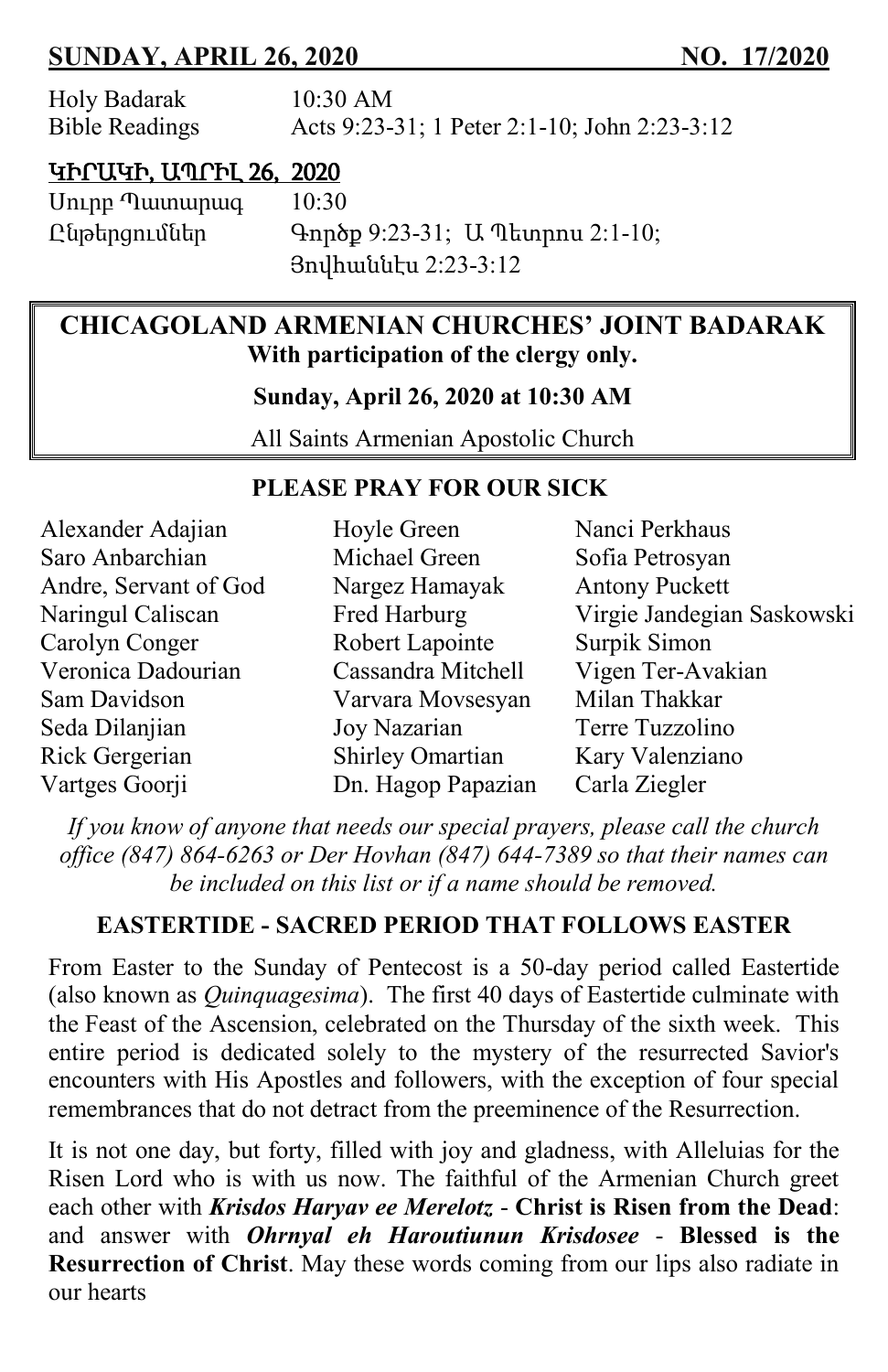#### **SUNDAY OF THE WORLD - GREEN SUNDAY**

The second Sunday following the Glorious Resurrection of Our Lord Jesus Christ is the Sunday of the World Church. It commemorates the first Church of Jerusalem established by Christ Himself.

On the first day of the Jewish festival of Passover, Jesus instructed two of the Apostles, Peter and John, to go into Jerusalem and meet a man who would direct them to a house where He and His Apostles could celebrate the Passover Feast. Peter and John were led to the "Upper Room" of the house where they made the necessary preparations for the meal. Later that evening, Christ and the Twelve Apostles sat together to eat supper.

Christ spoke to them and said, "I have desired to eat this Passover with you before I suffer. For I say unto you, I will not any more eat thereof, until it be fulfilled in the Kingdom of God. And He took the cup, and gave thanks, and said, "Take this, and divide it among yourselves: For I say unto you, I will not drink of the fruit of the vine, until the kingdom of God shall come." And he took bread, and gave thanks, and broke it, and gave unto them, saying, "This is my body which is given for you: this do in remembrance of me." Likewise the cup after supper, saying, "This cup is the new testament in my blood, which is shed for you" (Luke 22:15-20).

This "Last Supper" was the event where Jesus Christ established the Sacrament of Holy Communion, which we celebrate every Sunday during Divine Liturgy in Armenian Churches throughout the world. The Upper Room in Jerusalem is considered to be the first Church as founded by Christ.

The Sunday of the World Church is also called "Green" Sunday, which according to Archbishop Malachia Ormanian, is the popular name of the feast as it is linked to the re-awakening of nature in springtime.

#### **SCRIPTURE READINGS FOR THIS WEEK**

| Monday          | Acts 9:32-43; 1 Peter 2:11-17; John 3:13-21    |
|-----------------|------------------------------------------------|
| <b>Tuesday</b>  | Acts 10:1-23; 1 Peter 2:18-25; John 3:22-36    |
| Wednesday       | Acts 10:24-48; 1 Peter 3:1-9; John 4:1-23      |
| Thursday        | Acts 11:1-26; 1 Peter 3:10-22; John 4:24-42    |
| Friday          | Acts 11:27-12:24; 1 Peter 4:1-11; John 4:24-54 |
| <b>Saturday</b> | Acts 12:25-13:15; 1 Peter 4:12-19; John 5:1-18 |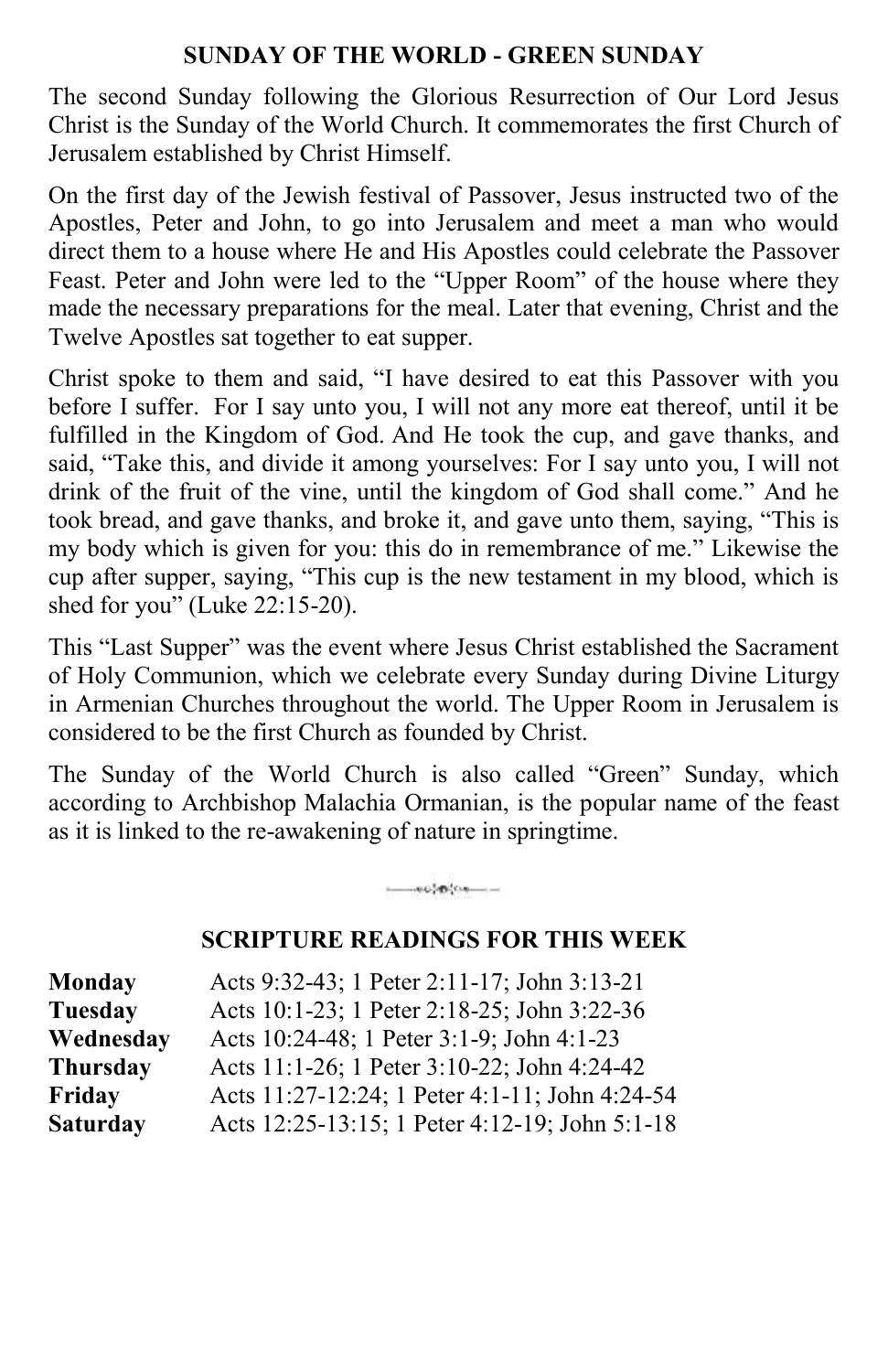# **SCRIPTURE READINGS**

# Գործք Առաքելոց **9:23-31**

Շատ օրեր անցնելէն ետք՝ Հրեաները խորհրդակցեցան որ սպաննեն զայն. [24](http://biblehub.com/acts/9-24.htm)բայց Սօղոսի յայտնուեցաւ անոնց դաւադրութիւնը: Ցերեկ ու գիշեր կը հսկէին դռները, որպէսզի սպաննեն զայն: [25](http://biblehub.com/acts/9-25.htm)Իսկ աշակերտները գիշերուան մէջ առին զայն եւ պարիսպէն վար իջեցուցին՝ զամբիւղի մը մէջ: [26](http://biblehub.com/acts/9-26.htm)Երբ Սօղոս եկաւ Երուսաղէմ՝ կը ձգտէր միանալ աշակերտներուն. բայց բոլորն ալ կը վախնային իրմէ, չհաւատալով թէ ան աշակերտ էր: [27](http://biblehub.com/acts/9-27.htm)Բայց Բառնաբաս՝ առնելով զայն՝ տարաւ առաքեալներուն ու պատմեց անոնց թէ ի՛նչպէս ճամբան տեսաւ Տէրը՝ որ խօսեցաւ իրեն հետ, եւ թէ ի՛նչպէս համարձակութեամբ քարոզեց Յիսուսի անունով՝ Դամասկոսի մէջ: [28](http://biblehub.com/acts/9-28.htm)Ուստի կը մտնէր ու կ՚ելլէր անոնց հետ Երուսաղէմի մէջ, համարձակութեամբ քարոզելով Տէր Յիսուսի անունով: [29](http://biblehub.com/acts/9-29.htm)Նաեւ կը խօսէր եւ կը վիճաբանէր Հելլենացիներուն հետ. անոնք ալ կը ձգտէին սպաննել զինք: [30](http://biblehub.com/acts/9-30.htm)Իսկ եղբայրները՝ ասիկա գիտնալով՝ զինք իջեցուցին Կեսարիա, եւ անկէ ճամբեցին Տարսոն: [31](http://biblehub.com/acts/9-31.htm)Ուրեմն եկեղեցիները խաղաղութիւն ունեցան ամբողջ Հրէաստանի, Գալիլեայի Սամարիայի մէջ, եւ կը շինուէին ու կը բազմանային՝ ընթանալով Տէրոջ վախով եւ Սուրբ Հոգիին մխիթարութեամբ:

## **1** Պետրոս **2:1-10**

Ուրեմն, թօթափելով ամէն չարամտութիւն եւ ամէն նենգութիւն, կեղծաւորութիւնները, նախանձներն ու բոլոր բամբասանքները, [2](http://biblehub.com/1_peter/2-2.htm)նորածին երախաներու պէս տենչացէ՛ք Աստուծոյ խօսքին անխարդախ կաթին, որպէսզի աճիք անով (մինչեւ փրկութիւնը), [3](http://biblehub.com/1_peter/2-3.htm)եթէ համտեսած էք Տէրոջ քաղցր ըլլալը։ <u>[4](http://biblehub.com/1_peter/2-4.htm)</u>Մօտեցէ՛ք անոր՝ ապրող քարին, որ արդարեւ մարդոցմէ մերժուած է, բայց Աստուծմէ ընտրուած ու պատուական է: [5](http://biblehub.com/1_peter/2-5.htm)Դո՛ւք ալ՝ ապրող քարերու պէս՝ կը շինուիք իբր հոգեւոր տաճար մը, սուրբ քահանայութիւն մը, որպէսզի մատուցանէք հոգեւոր զոհեր, Աստուծոյ ընդունելի՝ Յիսուս Քրիստոսի միջոցով: [6](http://biblehub.com/1_peter/2-6.htm)Որովհետեւ Գիրքին մէջ ալ կայ. «Ահա՛ Սիոնի մէջ կը դնեմ ծայրագոյն անկիւնաքար մը, ընտիր ու պատուական, եւ ո՛վ որ հաւատայ անոր՝ բնա՛ւ ամօթահար պիտի չըլլայ»: [7](http://biblehub.com/1_peter/2-7.htm)Ուրեմն ձեզի՝ որ կը հաւատաք՝ պատուական է ան, իսկ անհնազանդներուն համար՝ «այն քարը՝ որ կառուցանողները մերժեցին, անիկա՛ եղաւ անկիւնաքարը, <u>[8](http://biblehub.com/1_peter/2-8.htm)</u>ու սայթաքումի քար եւ գայթակղութեան ժայռ» անոնց՝ որ խօսքին անհնազանդ ըլլալով կը գայթին, որուն համար ալ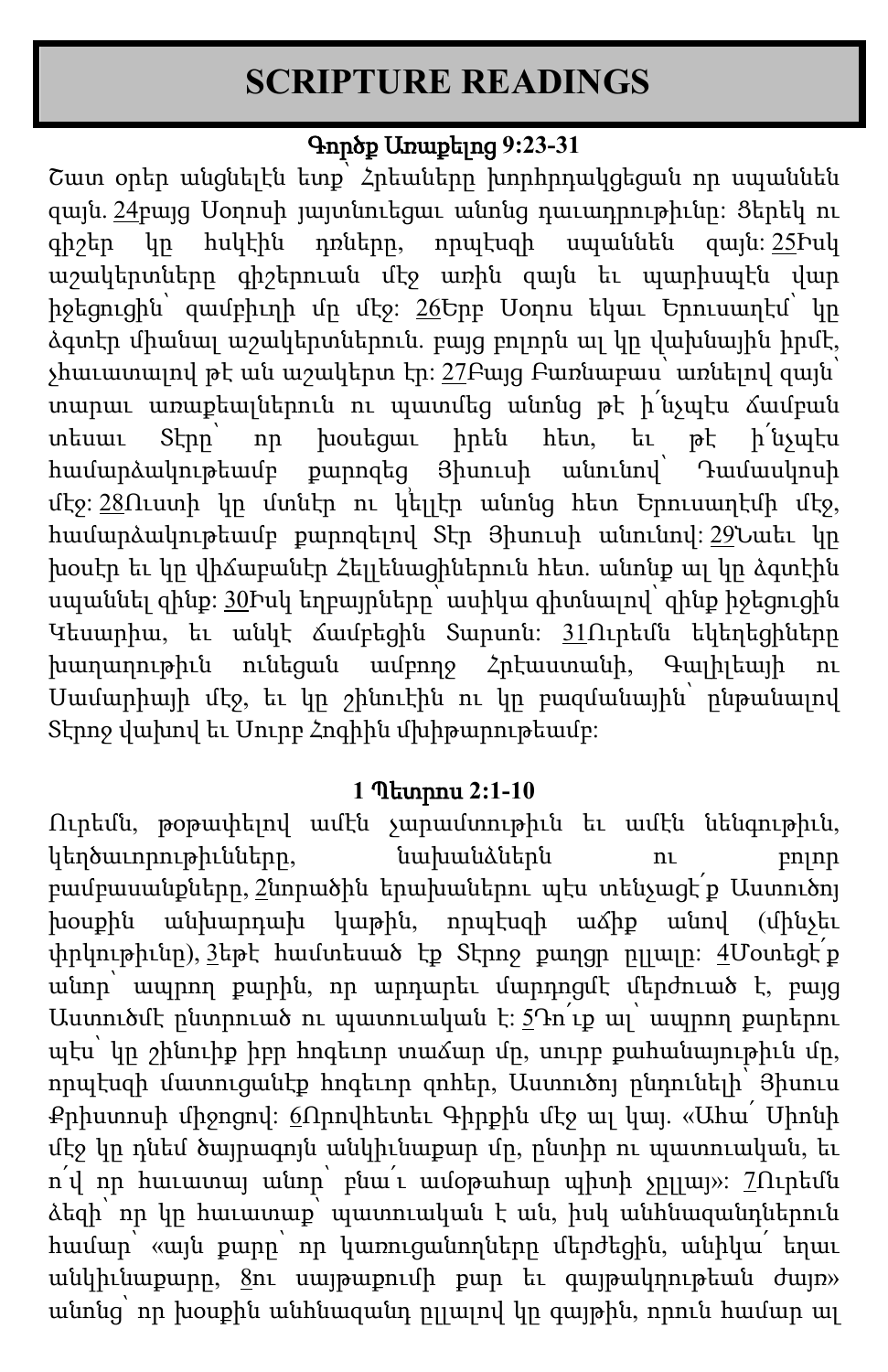որոշուած էին: [9](http://biblehub.com/1_peter/2-9.htm)Բայց դուք ընտրուած ցեղ մըն էք, թագաւորական քահանայութիւն մը, սուրբ ազգ մը, սեփական ժողովուրդ մը, որպէսզի հռչակէք առաքինութիւնները անո՛ր՝ որ կանչեց ձեզ խաւարէն իր սքանչելի լոյսին: [10](http://biblehub.com/1_peter/2-10.htm)Ժամանակին ժողովուրդ չէիք, բայց հիմա Աստուծոյ ժողովուրդն էք. առանց ողորմութեան էիք, բայց հիմա ողորմութիւն գտաք:

# Յովհաննէս **2:23 – 3:12**

**23**Երբ Զատիկի տօնին ատենը Երուսաղէմ էր, շատ մարդիկ հաւատացին անոր անունին՝ տեսնելով անոր ըրած նշանները: **24**Բայց ինք՝ Յիսուս՝ չէր հաւատար անոնց, որովհետեւ կը ճանչնար ամէն մարդ. **25**պէտք չունէր՝ որ մէկը ուրիշ մարդու մասին վկայէր իրեն, քանի որ ինք գիտէր թէ ի՛նչ կայ մարդուն մէջ: **3**Փարիսեցիներէն մարդ մը կար՝ Նիկոդեմոս անունով, որ Հրեաներու պետ մըն էր: **2**Ասիկա գիշերուան մէջ եկաւ Յիսուսի քով եւ ըսաւ անոր. «Ռաբբի՛, գիտենք թէ դուն Աստուծմէ վարդապետ եկած ես. որովհետեւ մէ՛կը չի կրնար ընել այն նշանները՝ որ դուն կրնես, եթէ Աստուած իրեն հետ չըլլայ»: **3**Յիսուս պատասխանեց անոր. «Ճշմա՛րտապէս, ճշմա-րտապէս կը յայտարարեմ քեզի. "Եթէ մէկը վերստին չծնի՝ չի կրնար տեսնել Աստուծոյ թագաւորութիւնը"»: **4**Նիկոդեմոս ըսաւ անոր. «Ի՞նչ-պէս կրնայ ծնիլ մարդ մը՝ որ ծերացած է: Կարելի՞ է, որ երկրորդ անգամ մտնէ իր մօր որովայնը եւ ծնի»: **5**Յիսուս պատասխանեց. «Ճշմարտապէս, ճշմա՛րտապէս կը յայտարարեմ քեզի. "Եթէ մէկը ջուրէն ու Հոգիէն չծնի՝ չի կրնար մտնել Աստուծոյ թագաւորութիւնը": **6**Մարմինէն ծնածը՝ մարմին է, եւ Հոգիէն ծնածը՝ հոգի է: **7**Դուն մի՛ զարմանար որ ըսի քեզի. "Դուք պէտք է վերստին ծնիք": **8**Հովը կը փչէ ո՛ւր որ ուզէ. կը լսես անոր ձայնը, բայց չես գիտեր ուրկէ՛ կու գայ, կամ ո՛ւր կ՚երթայ: Ո՛վ որ Հոգիէն կը ծնի՝ ա՛յսպէս է»: **9**Նիկոդեմոս ըսաւ անոր. «Ի՞նչպէս կրնայ ըլլալ ատիկա»: **10**Յիսուս պատասխանեց անոր. «Դուն Իսրայէլի մէջ վարդապետ մըն ես, ու չե՞ս գիտեր այս բաները: **11**Ճշմա՛րտապէս, ճշմա՛րտապէս կը յայտարարեմ քեզի թէ ինչ որ գիտենք՝ կը խօսինք, եւ ինչ որ տեսանք՝ կը վկայենք, ու չէք ընդունիր մեր վկայութիւնը: **12**Եթէ երկրային բաներու մասին խօսեցայ ձեզի եւ չէք հաւատար, ի՞նչպէս պիտի հաւատաք՝ եթէ երկնային բաներու մասին խօսիմ ձեզի:

## **Acts of Apostles 9:23-31**

When many days had elapsed, the Jews plotted together to do away with him, [24b](http://biblehub.com/acts/9-24.htm)ut their plot became known to Saul. They were also watching the gates day and night so that they might put him to death; [25b](http://biblehub.com/acts/9-25.htm)ut his disciples took him by night and let him down through an opening in the wall, lowering him in a large basket. [26W](http://biblehub.com/acts/9-26.htm)hen he came to Jerusalem, he was trying to associate with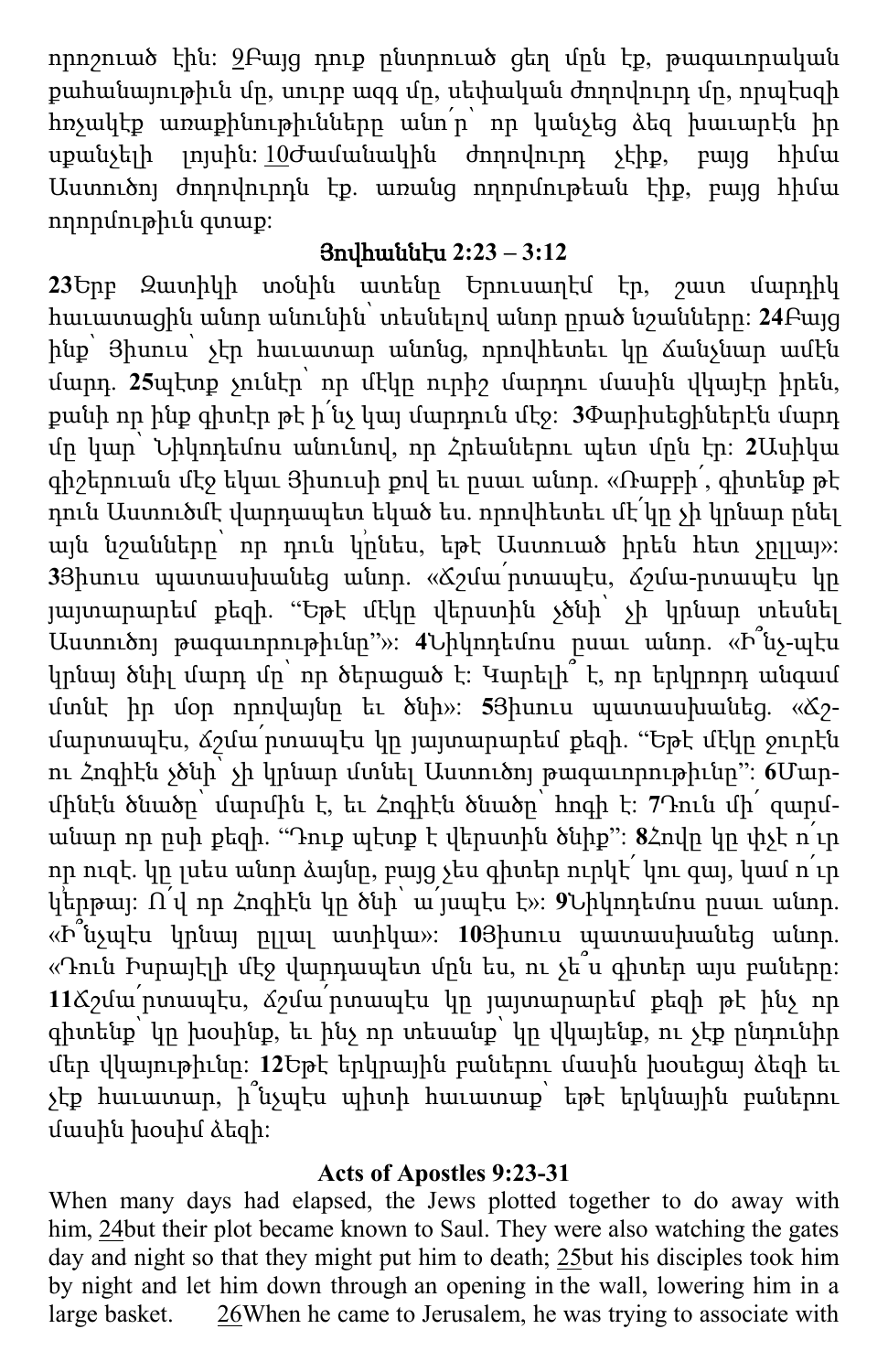the disciples; but they were all afraid of him, not believing that he was a disciple. [27B](http://biblehub.com/acts/9-27.htm)ut Barnabas took hold of him and brought him to the apostles and described to them how he had seen the Lord on the road, and that He had talked to him, and how at Damascus he had spoken out boldly in the name of Jesus. [28A](http://biblehub.com/acts/9-28.htm)nd he was with them, moving about freely in Jerusalem, speaking out boldly in the name of the Lord. [29A](http://biblehub.com/acts/9-29.htm)nd he was talking and arguing with the Hellenistic Jews; but they were attempting to put him to death. [30B](http://biblehub.com/acts/9-30.htm)ut when the brethren learned of it, they brought him down to Caesarea and sent him away to Tarsus. [31S](http://biblehub.com/acts/9-31.htm)o the church throughout all Judea and Galilee and Samaria enjoyed peace, being built up; and going on in the fear of the Lord and in the comfort of the Holy Spirit, it continued to increase.

#### **1 Peter 2:1-10**

[1T](http://biblehub.com/1_peter/2-1.htm)herefore, putting aside all malice and all deceit and hypocrisy and envy and all slander, [2l](http://biblehub.com/1_peter/2-2.htm)ike newborn babies, long for the pure milk of the word, so that by it you may grow in respect to salvation, [3i](http://biblehub.com/1_peter/2-3.htm)f you have tasted the kindness of the Lord. [4A](http://biblehub.com/1_peter/2-4.htm)nd coming to Him as to a living stone which has been rejected by men, but is choice and precious in the sight of God, [5y](http://biblehub.com/1_peter/2-5.htm)ou also, as living stones, are being built up as a spiritual house for a holy priesthood, to offer up spiritual sacrifices acceptable to God through Jesus Christ. [6F](http://biblehub.com/1_peter/2-6.htm)or this is contained in Scripture: "BEHOLD, I LAY IN ZION A CHOICE STONE, A PRECIOUS CORNER stone, AND HE WHO BELIEVES IN HIM WILL NOT BE DISAPPOINTED." This precious value, then, is for you who believe; but<br>for those who disbelieve, "THE STONE WHICH THE for those who disbelieve, "THE STONE WHICH THE BUILDERS REJECTED, THIS BECAME THE VERY CORNER stone," [8](http://biblehub.com/1_peter/2-8.htm)and, "A STONE OF STUMBLING AND A ROCK OF OFFENSE"; for they stumble because they are disobedient to the word, and to this doom they were also appointed. [9B](http://biblehub.com/1_peter/2-9.htm)ut you are A CHOSEN RACE, A royal PRIESTHOOD, A HOLY NATION, A PEOPLE FOR God's OWN POSSESSION, so that you may proclaim the excellencies of Him who has called you out of darkness into His marvelous light; [10f](http://biblehub.com/1_peter/2-10.htm)or you once were NOT A PEOPLE, but now you are THE PEOPLE OF GOD; you had NOT RECEIVED MERCY, but now you have RECEIVED MERCY.

#### **John 2:23 – 3:12**

**23**Now when he was in Jerusalem at the Passover Feast, many believed in his name when they saw the signs that he was doing. **24**But Jesus on his part did not entrust himself to them, because he knew all people **25**and needed no one to bear witness about man, for he himself knew what was in man. **3**Now there was a man of the Pharisees named Nicodemus, a ruler of the Jews. **2**This man came to Jesus by night and said to him, "Rabbi, we know that you are a teacher come from God, for no one can do these signs that you do unless God is with him." **3**Jesus answered him, "Truly, truly, I say to you, unless one is born again he cannot see the kingdom of God." **4**Nicodemus said to him, "How can a man be born when he is old? Can he enter a second time into his mother's womb and be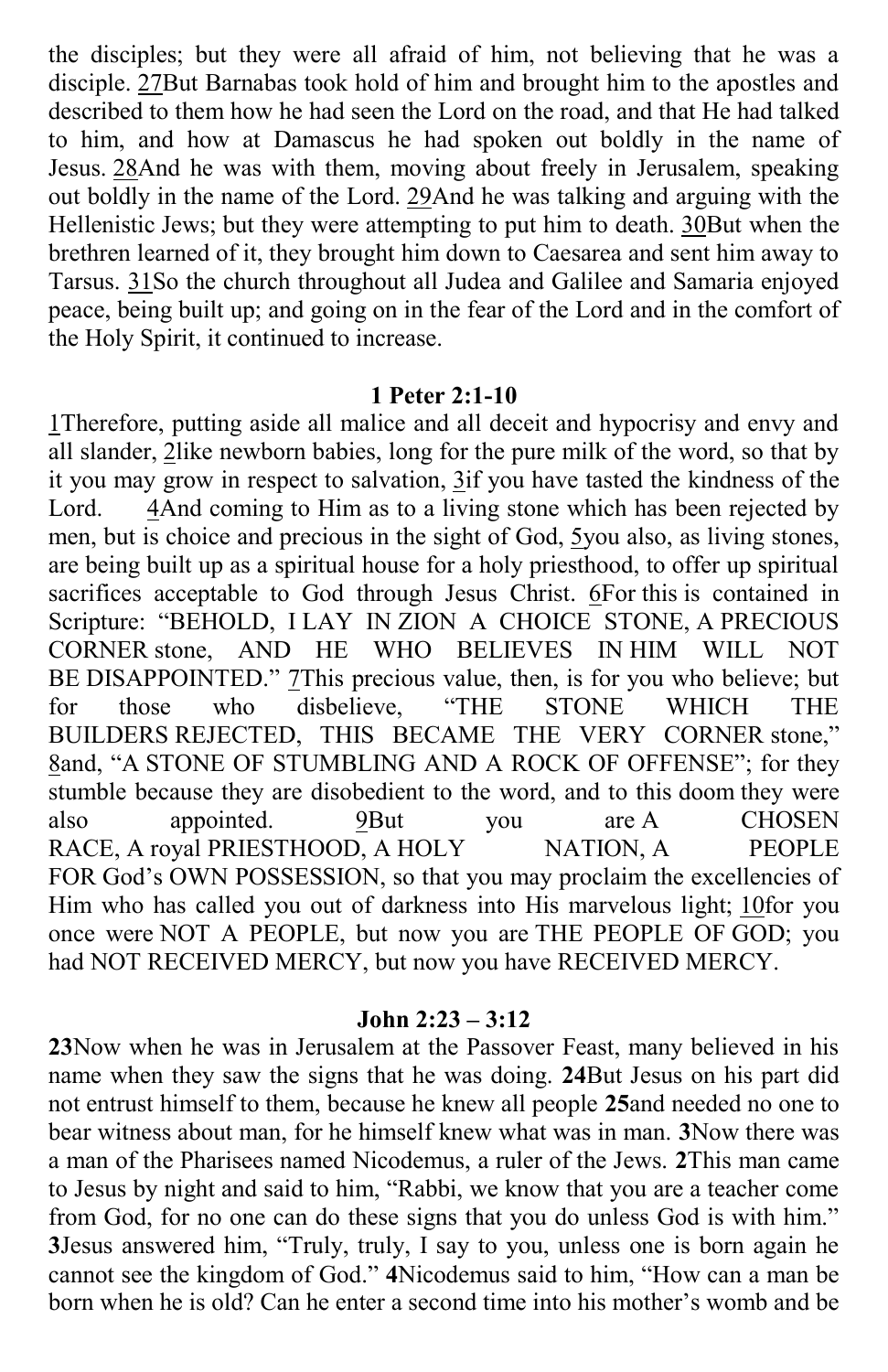born?" **5**Jesus answered, "Truly, truly, I say to you, unless one is born of water and the Spirit, he cannot enter the kingdom of God. **6**That which is born of the flesh is flesh, and that which is born of the Spirit is spirit. **7**Do not marvel that I said to you, 'You must be born again.' **8**The winde blows where it wishes, and you hear its sound, but you do not know where it comes from or where it goes. So it is with everyone who is born of the Spirit." **9**Nicodemus said to him, "How can these things be?" **10**Jesus answered him, "Are you the teacher of Israel and yet you do not understand these things? **11**Truly, truly, I say to you, we speak of what we know, and bear witness to what we have seen, but you do not receive our testimony. **12**If I have told you earthly things and you do not believe, how can you believe if I tell you heavenly things?



#### **EASTER** *YUGHAKIN*

"It is indeed a deeply inspiring and meaningful week ahead of us as we enter into Paschal Mystery of the Holy Week, the peak of our Liturgical year. In this particularly unusual time, we write to share with you the schedule for livestreamed services for Holy Week and to convey to you the opportunity to send a *Yughakin* offering and renew your membership in our church."

#### **GIFT OF LOVE**

In this Holy Season of Easter it has become a tradition in our church to donate our Easter *Yughakins* as a gift of love in memory or in honor of our loved ones. Yughakin tradition is an ancient custom, which goes back to the Old Testament times. The faithful would bring oil to the temple of God so that its servants would have enough to eat. Later on this custom entered into the Christian religion when oil was brought to Church by believers in order to illuminate it by

lighting the lamps in the Church.

Today, *Yughakin* is simply the price or the value of oil donated to the Church. *Yughakin* in Armenian means "price of oil." In our church, today, we of course do not burn oil in order to illuminate the sanctuary, but we use electricity, gas and other operating expenses. Let us continue the custom of *Yughakin* to keep the lights of St. James always burning!

The Yughakin form and the enclosed Offering Envelope are for your convenience.